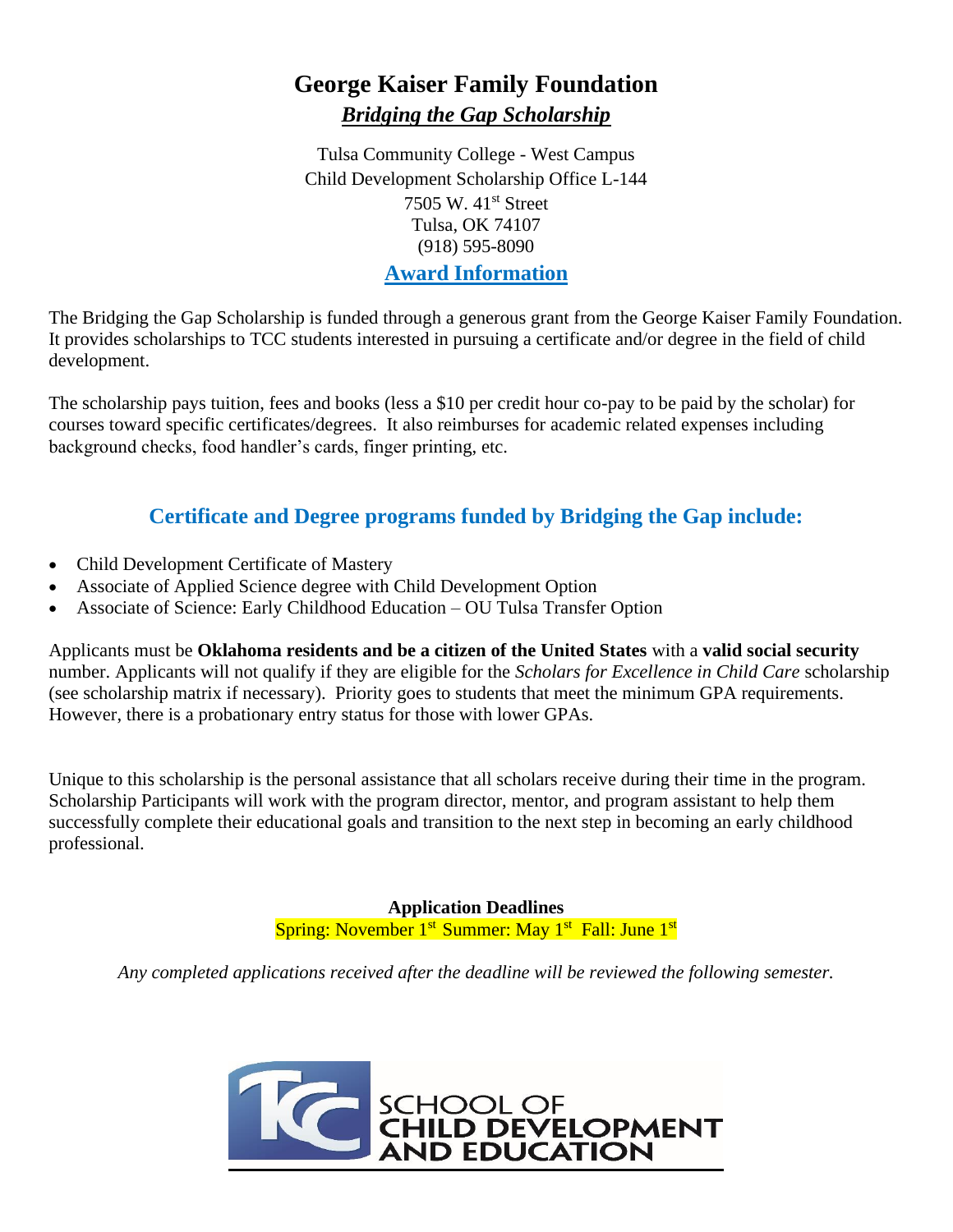## **George Kaiser Family Foundation Bridging the Gap Scholarship Eligibility Requirements**

### **Applicants must:**

- □ Be a **resident of Oklahoma** (lived in Oklahoma for 12 months or more)
- Be able to pass an **extensive background check**
- A **U.S. citizen with a Social Security Number**
- Not qualify for the *Scholars for Excellence in Child Care* **Scholarship Program**
- $\Box$  Meet the following minimum entering Grade Point Average (GPA) Requirements for Full Admission\*: No Previous College/University Credit: **2.0 GPA**

Previous College/ University Credit, Majoring in CDA/Certificate of Mastery: **2.0 GPA**

Previous College/University Credit, Majoring in AAS: **2.0 GPA**

Previous College/University Credit, Majoring in AS Early Childhood Education OU Transfer: **2. 75 GPA**

 *\* See application for specific details on students with low-entering GPAs.*

- $\Box$  Complete/graduate with one (or more) of the certificates and/or degrees that the scholarship covers.
	- Certificate of Mastery

*There are two options for obtaining the Certificate of Mastery. Option 1: Students have completed the 9 credit hours of CDA coursework, English Comprehension I, and 6 hours of approved Child Development courses OR Option 2: Students have completed English Comprehension I and 15 hours of approved Child Development courses.*

• Associate of Applied Science (AAS): Child Development – birth to 8 years of age

*Courses focus on the social, emotional, physical, intellectual, and language development of children birth to three years of age. Students learn developmentally appropriate program design and activities for infants and toddlers. Students gain practical knowledge and skills necessary for effective communication, nurturing, and facilitating optional development for infants and toddlers. This degree plan does not directly transfer to a four-yearuniversity.*

• Associate of Science (AS): Early Childhood Education, OU Transfer *This program is for students who want to teach infants to third graders. It is designed to seamlessly transfer to the University of Oklahoma. It is the general education coursework required for a degree from OU in Early Childhood Education. Upon completion of the AS degree, students must apply to be admitted to OU and work on coursework to receive a bachelor's degree and certification/license to teach. A grade of "C" or better is required in all coursework in this degree and students must maintain a 2.75 GPA in order to be admitted to OU.*

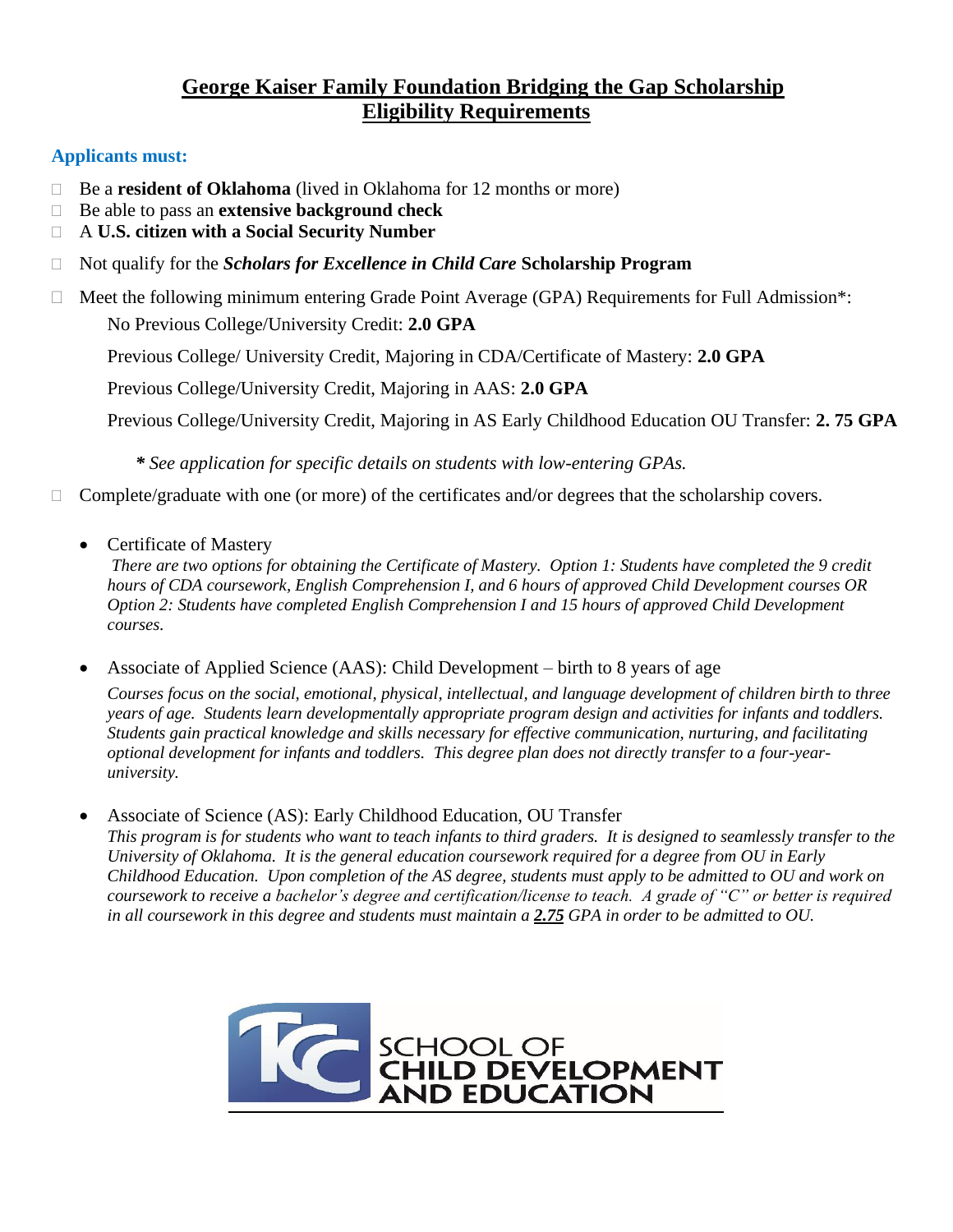### **George Kaiser Family Foundation Bridging the Gap Scholarship Application**

*Application Deadlines* November 1<sup>st</sup> for Spring, June 1<sup>st</sup> for Fall **Return Completed Application, Essay, and Copy of Transcript to:** Bridging the Gap Scholarship Tulsa Community College- West Campus Room L-144 7505 W. 41st Street Tulsa, OK 74107

|                                                                                                                                   |                                                    | I wish to begin: $\Box$ Fall $\Box$ Spring $\Box$ Summer - Year 2022 |  |
|-----------------------------------------------------------------------------------------------------------------------------------|----------------------------------------------------|----------------------------------------------------------------------|--|
| <b>Certificate/Degree</b> (check all that apply):                                                                                 |                                                    |                                                                      |  |
| $\Box$ Certificate of Mastery $\Box$ AAS Childhood Development: Early Childhood $\Box$ AS Early Childhood Education (OU transfer) |                                                    |                                                                      |  |
| Are you currently a TCC student or<br>have you ever been admitted to TCC?<br>Have you attended TCC new Student                    | $\Box$ Yes<br>$\Box$ No<br>$\Box$ Yes<br>$\Box$ No | TCC Student ID#: T                                                   |  |
| <b>Orientation?</b>                                                                                                               |                                                    |                                                                      |  |
| <b>Contact Information</b>                                                                                                        |                                                    |                                                                      |  |
| Name (First, Middle, Last):                                                                                                       |                                                    |                                                                      |  |
| <b>Other Name(s) Used:</b>                                                                                                        |                                                    |                                                                      |  |
| <b>Social Security Number:</b>                                                                                                    |                                                    |                                                                      |  |
| <b>Mailing address:</b><br>Street                                                                                                 | City                                               | State<br>Zip Code                                                    |  |
| <b>County of</b><br><b>Residence:</b>                                                                                             | <b>Home Phone:</b>                                 |                                                                      |  |
| Email:                                                                                                                            | <b>Cell Phone:</b>                                 |                                                                      |  |
| <b>Educational Status</b>                                                                                                         |                                                    |                                                                      |  |
| I am currently (check one):                                                                                                       |                                                    |                                                                      |  |
| □ Attending High School                                                                                                           |                                                    |                                                                      |  |
|                                                                                                                                   |                                                    |                                                                      |  |
| Years Attended:                                                                                                                   | <b>Anticipated Graduation Date:</b>                | <b>GPA</b>                                                           |  |
| □ Attending Technical School/College/University                                                                                   |                                                    |                                                                      |  |
|                                                                                                                                   |                                                    |                                                                      |  |
|                                                                                                                                   |                                                    |                                                                      |  |
| □ Not in School                                                                                                                   |                                                    |                                                                      |  |
|                                                                                                                                   |                                                    |                                                                      |  |
| Years Attended: Cambridge Constantinoplate: Cambridge: Cambridge Constantinoplate: CAPA/GED Score                                 |                                                    |                                                                      |  |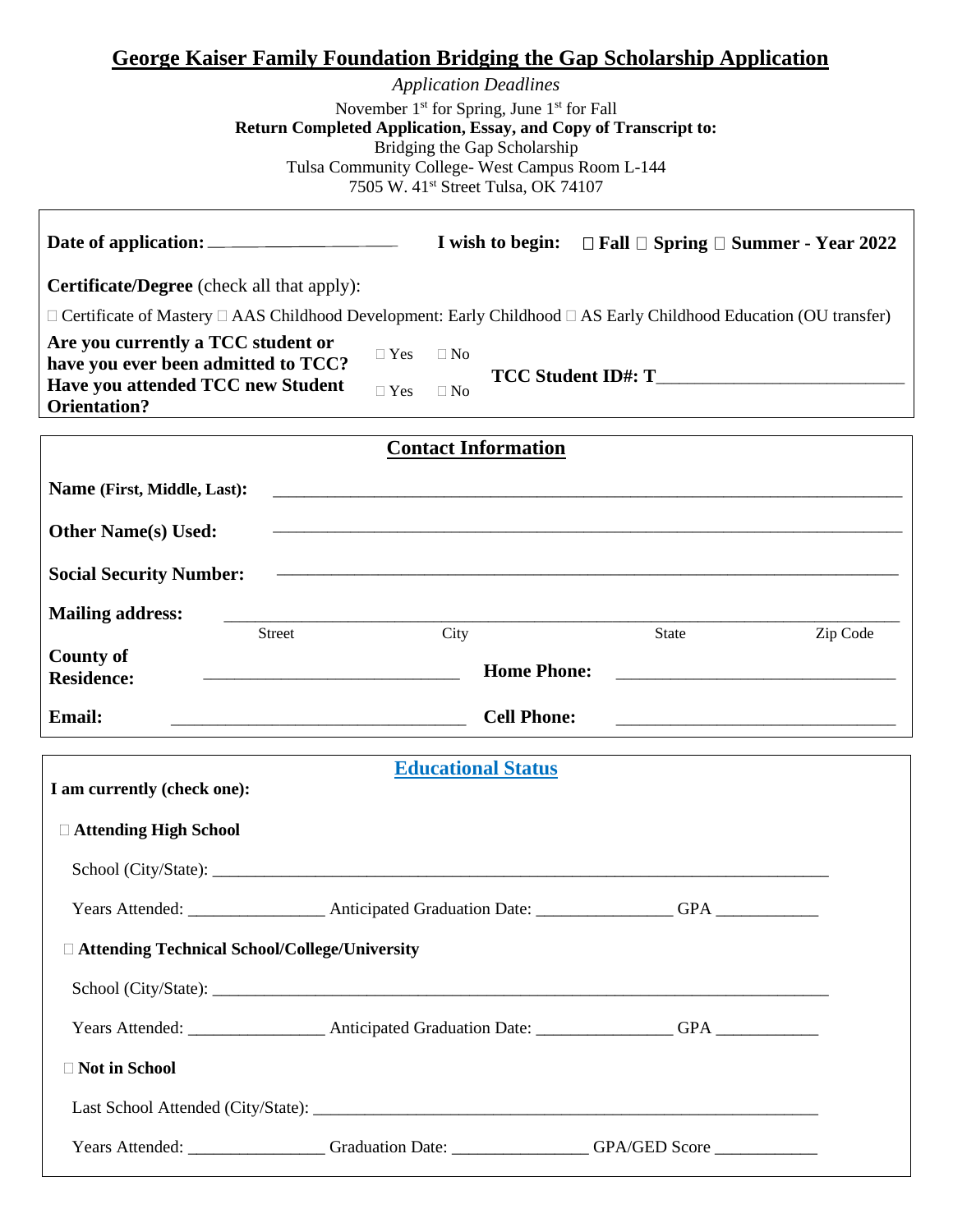| <b>Eligibility</b>                                                                                        |  |  |  |
|-----------------------------------------------------------------------------------------------------------|--|--|--|
| I: (check all that apply):                                                                                |  |  |  |
| $\Box$ I currently work with children:                                                                    |  |  |  |
|                                                                                                           |  |  |  |
|                                                                                                           |  |  |  |
| Is the center DHS or tribal licensed? $\Box$ Yes $\Box$ No                                                |  |  |  |
| Does the center have 10% or more DHS subsidized children? $\Box$ Yes $\Box$ No                            |  |  |  |
| $\Box$ I currently participate in the <i>Scholars for Excellence in Child Care</i> scholarship program.   |  |  |  |
|                                                                                                           |  |  |  |
| $\Box$ I previously participated in the <i>Scholars for Excellence in Child Care</i> scholarship program. |  |  |  |
| Semesters/Years Participated: _________________________ Name of Scholar Coordinator: ______________       |  |  |  |

**Essay**

Please submit a two (2) page typed, double spaced essay on the following topic. Be sure that your name is in the top right corner of each page.

*Explain why you are interested in becoming an early childhood professional. Include your career goals, academic goals, the ages of children with whom you would like to work, training in the field, and any other information that shows your interest.*

#### **Low-Entering Grade Point Average**

Bridging the Gap has the following minimum Grade Point Average (GPA) requirements:

- With no previous college/university credit, entering GPA of 2.0
- With previous college/university credit, entering GPA of 2.0 (CDA, Certificate of Mastery, AAS Child Development)
- With previous college/university credit, entering GPA of 2.75 (AS OU Early Childhood Education Transfer)

If your GPA is below the minimum requirements, please attach a typed document explaining the reasons for your poor academic performance and specific steps/plan for addressing the problem.

#### **Demographic Information** (optional)

| Date of Birth: New York 1988. The State of Birth:                                                                                                                                                                 | <b>Gender:</b> $\Box$ Male<br>$\Box$ Female                                |
|-------------------------------------------------------------------------------------------------------------------------------------------------------------------------------------------------------------------|----------------------------------------------------------------------------|
| Race/Ethnicity:                                                                                                                                                                                                   | Is English your first language?                                            |
| $\Box$ African American/Black<br>$\Box$ American Indian/Alaskan Native<br>$\Box$ Asian<br>$\Box$ Caucasian/White (non-Hispanic/Latino)<br>$\Box$ Hispanic/Latino<br>$\Box$ Native Hawaiian/Other Pacific Islander | $\Box$ Yes<br>$\Box$ No<br>If no, please list your native language $(s)$ : |